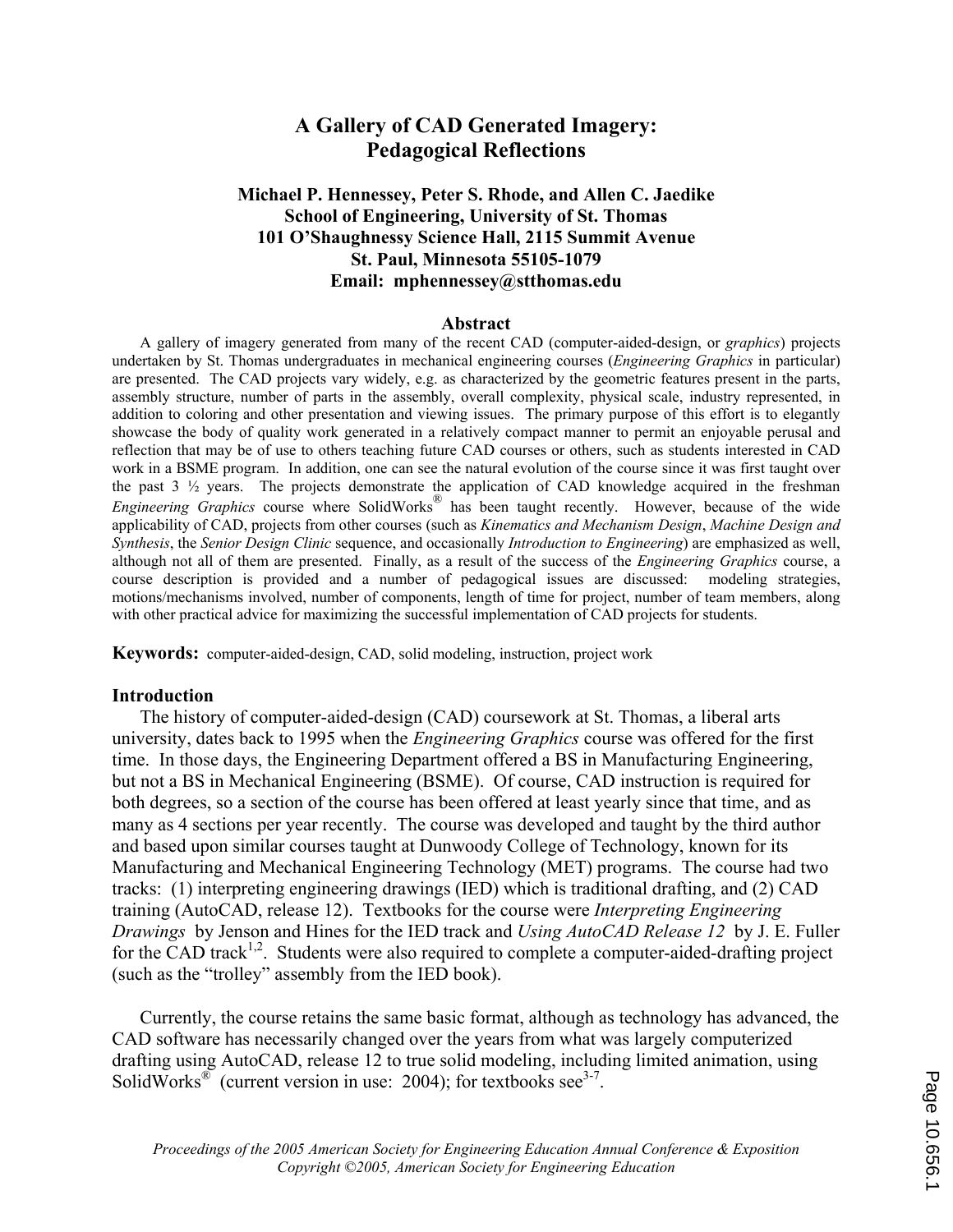The course objective is:

*To provide an overview of graphical communication as it is applied to the engineering discipline. Topics covered will include sketching and visualization, descriptive geometry, multiview drawings, dimensioning, creation and interpretation of working drawings and threedimensional modeling.* 

### The course description is:

*Students will learn the basics of engineering graphics including freehand sketching and computer-aided-design/drawing using SolidWorks® 2004. The course will include extensive hands-on drawing time (free-hand and computer) as well as demonstrations, some extra time on the computers during open laboratory time in addition to the time provided in class (laboratory hours will be arranged).* 

CAD is used in other courses (i.e. besides *Engineering Graphics*) throughout the BSME program<sup>8</sup> as well as in St. Thomas' entry in SAE's 2002-4 Midwest Mini-Baja competitions<sup>9</sup>. Specifically, it is used in *Kinematics and Mechanism Design*<sup>10,11</sup>, *Machine Design and Synthesis*<sup>12</sup>*,* the *Senior Design Clinic* sequence, and occasionally in *Introduction to Engineering*  by students who are concurrently registered for *Engineering Graphics.* 

While CAD has been a traditional industrial/commercial and vocational topic for quite some time, several recent academic papers discuss topics related to CAD instruction and/or generation of "galleries" of computer-generated artwork. Nikolic<sup>13</sup> notes that CAD is a popular topic with undergraduate mechanical engineering students – this has been our experience as well. Ray and Farris<sup>14</sup> teach a traditional graphics course at the freshman level and focus on understanding the interrelationship between both design and manufacturing through the use of class projects. Jensen *et al.*<sup>15</sup> emphasize the underlying mathematics of high end CAE/CAD/CAM systems and associated project work. Finally, as for "galleries," Carazza and Mead<sup>16</sup> describe the development of a virtual art gallery based on game engine technology.

### **A Gallery of CAD Generated Imagery**

A representative gallery of CAD generated imagery using SolidWorks® from projects undertaken by students in *Engineering Graphics* (4 semesters) and *Kinematics and Mechanism Design* (2 project-based J-term courses) over the last 2 years is shown below in chronological order for a total of 44 images. A separate authorship table indexes the images by row and column (i,j). In some respects, this follows the efforts of the lead author's prior experience in teaching computer-aided-engineering coursework, where the IDEAS<sup>TM</sup> package was used<sup>17</sup>. Individual course galleries generated from the previous block of 3 semesters and 1 J-term are illustrated in Hennessey *et al.*<sup>18</sup>; generally the project work presented in this paper is more complex and varied. Due to space limitations and the need for variety, confidentially issues, and on a rare occasion, quality or state of completeness, most (i.e. at least 95%) but not all student work is showcased. Generally, to promote wide usage of CAD, the projects vary considerably, in terms of geometric features represented, number of parts in the assembly, assembly structure, overall complexity, physical scale, industry represented, in addition to coloring, and other presentation and viewing issues.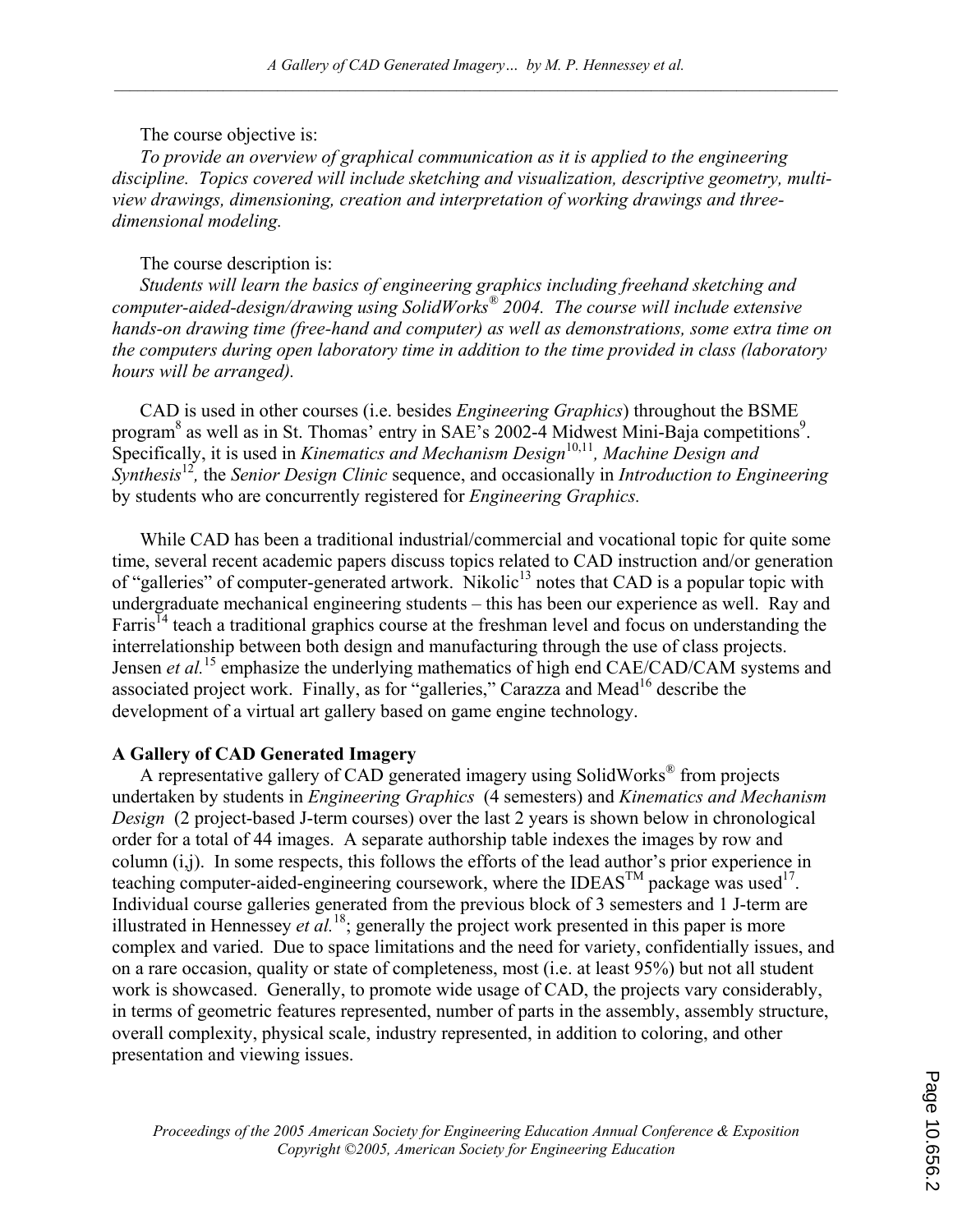

*Proceedings of the 2005 American Society for Engineering Education Annual Conference & Exposition Copyright ©2005, American Society for Engineering Education*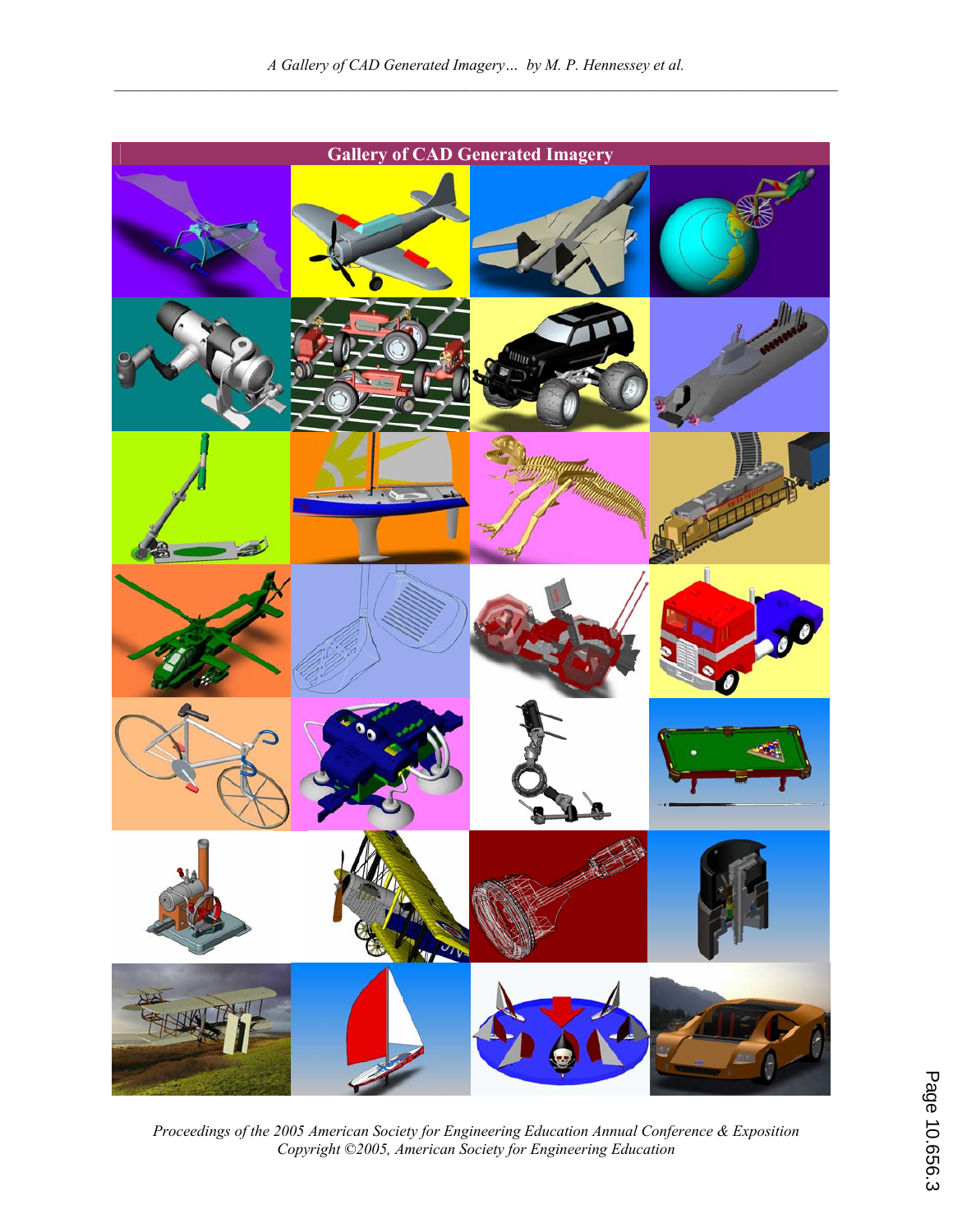

| <i>Engineering Graphics Gallery (Fall 2002)</i>                         |                                                  |  |
|-------------------------------------------------------------------------|--------------------------------------------------|--|
| 1,1: Leonardo daVinci's Flying Machine (Jessica                         | 1,2: Dauntless Airplane (Jesse Stripe and Kari   |  |
| Klaers, Thomas Schulzetenberg, and James Zoss)                          | <i>Thompson</i> )                                |  |
| 1,3: F-14 Tomcat Airplane (Joseph Kattar, Ian                           | 1,4: Unicycle on a Sphere (Adam Harding, Tim     |  |
| McLaughlin, and Benjamin Rick)                                          | Jorgenson, Kelly Kanz, John Klein, and Rosemarie |  |
|                                                                         | Malcolm)                                         |  |
| 2,1: Fishing Reel (Joseph Heiderscheidt, Erik Sorensen, and James Zoss) |                                                  |  |

| <b>Kinematics and Mechanism Design Gallery (J-term 2003)</b>                                         |                                                    |
|------------------------------------------------------------------------------------------------------|----------------------------------------------------|
| 2.2: Allis-Chalmers Tractor (Carlos Baires, Andrew 2.3: RC Jeep Liberty (Luke Hacker, Brent Hassler, |                                                    |
| Clausen, Francis Ssennoga, and Kara Torgerson)                                                       | Timothy Jorgenson, Kelly Kanz, Robert Roberts, and |
|                                                                                                      | Adam Spah)                                         |

| <b>Engineering Graphics Gallery (Spring 2003)</b> |                                                   |
|---------------------------------------------------|---------------------------------------------------|
| 2,4: Submarine (Amber Beck, Nickolas Dalbec, and  | 3,1: Razor Scooter (Daniel Eaton, Bradley         |
| Kenneth Oatman)                                   | Ragozzino, and Jacob Weinmann)                    |
| 3,2: RC Sloop Sailboat (Matthew Gartmann, Eric    | 3,3: Tyrannosaurus Rex Dinosaur Skeleton          |
| Kaplan, and Ryan Shortridge)                      | (Hezbon Mose, Dorothy Paszek, and Lina Salah)     |
| 3,4: Train Set (Peter Bulinski, Taylor Luke, and  | 4,1: Apache Helicopter (Gerald Grabowski, Nathan  |
| Colin Sullivan)                                   | Hildebrand, Aaron Knuttila, and Nicholas Scanlon) |
| 4,2: Golf Clubs - RH Wood, LH Iron (Thomas        | 4,3: LEGO Assembly (Ryan Lovik and Jerry Xiong)   |
| Johnson)                                          |                                                   |
| 4,4: Transformer Toy (Joel Seipel and Paul        | <b>5,1: Bicycle (Charles Soller)</b>              |

*Proceedings of the 2005 American Society for Engineering Education Annual Conference & Exposition Copyright ©2005, American Society for Engineering Education*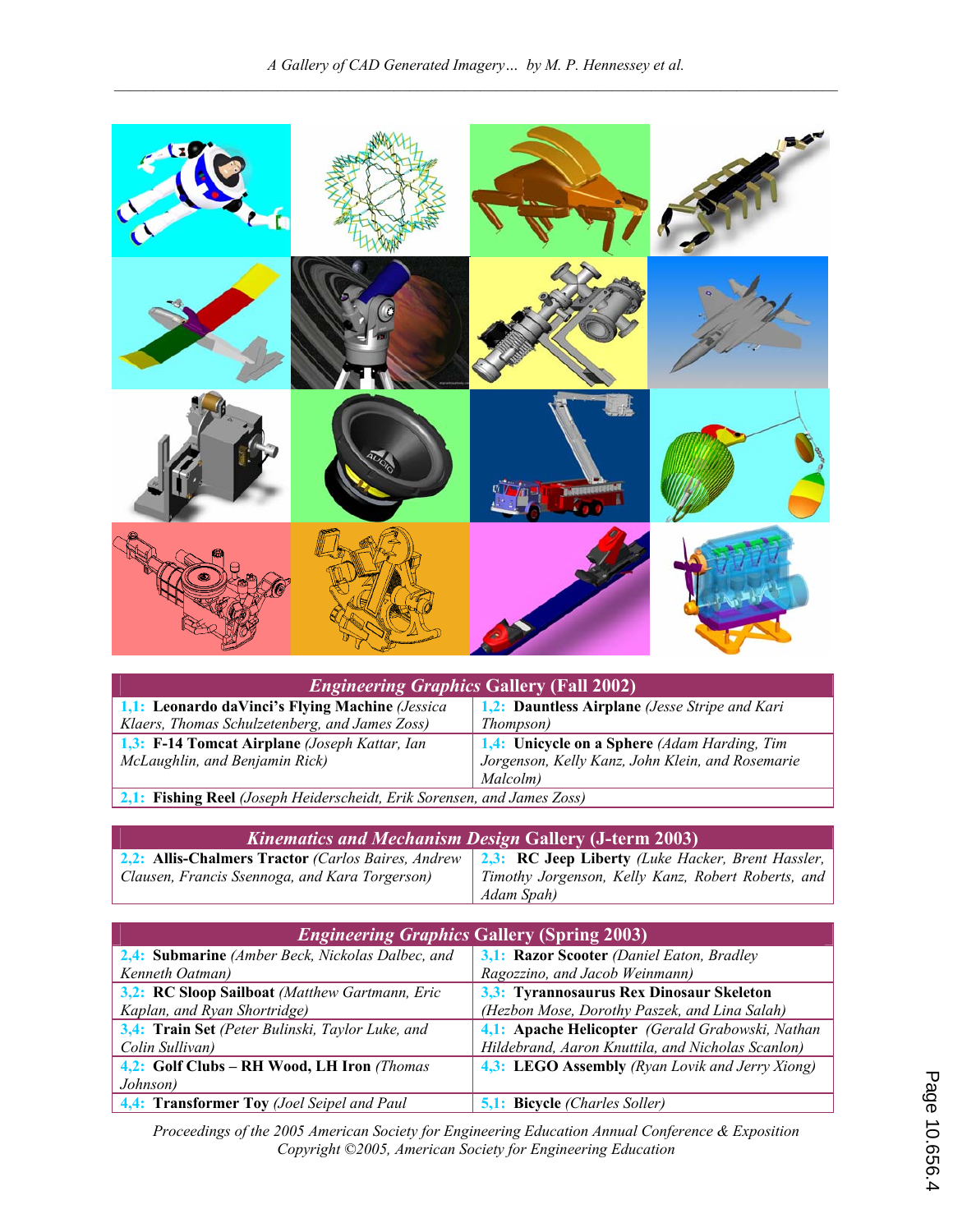| Tandberg)                                                     |  |
|---------------------------------------------------------------|--|
| <b>5,2: CLIMBaTRON Window Climbing Robot</b> (Ryan Boudewyns) |  |

| <i><b>Engineering Graphics Gallery (Fall 2003)</b></i>               |                                                             |  |
|----------------------------------------------------------------------|-------------------------------------------------------------|--|
| <b>5,3: Fixator Medical Device for an Arm (Joel</b>                  | 5,4: Miniature Pool Table System (Michael Moran             |  |
| Farley, James Hull, and Shanon McIntyre)                             | and Dustin Olynyk)                                          |  |
| <b>6,1: Steam Engine</b> (Conor Gray and Hans                        | 6,2: Curtis JN-7H Jenny Airplane (Christopher               |  |
| Zimmerman)                                                           | Carson, Justin Mensen, and Jacob Stewart)                   |  |
| <b>6,3: Piston and Connecting Rod</b> (Angelo Fruci)                 | <b>6,4:</b> RFID Liquid Dispenser <i>(Christopher Baye)</i> |  |
| 7,1: RC Wright Flyer (Gregory Bjork, Brian Farnes, and Andrew Fried) |                                                             |  |

#### *Kinematics and Mechanism Design* **Gallery (J-term 2004)**

**7,2-3: Sailboat and Configurations at Different Points of Sail** *(Brian Farnes, Gerald Grabowski, Nathan Hildebrand, Thomas Johnson, Shanon McIntyre, William Stipe III, and Jerry Xiong)*

| <b>Engineering Graphics Gallery (Spring 2004)</b>                                                  |                                                          |
|----------------------------------------------------------------------------------------------------|----------------------------------------------------------|
| 7,4: Volkswagon Nardo (Janell Brown and Jaymes                                                     | 8,1: Buzz Lightyear (Anne Denn and Alan Twomey)          |
| Olson)                                                                                             |                                                          |
| 8,2: Hoberman Sphere – 6 Rings, 360 Links                                                          | 8,3: Beetle (Gebriel Dinku)                              |
| (Matthew Des Marais, Andrew Seykora, and Jonathan                                                  |                                                          |
| Soldner)                                                                                           |                                                          |
| 8,4: Scorpion (Rex Njoku)                                                                          | 9,1: STEPS Airplane (Melissa Hoppe, Anna Perell,         |
|                                                                                                    | and Lesley Wyckoff)                                      |
| 9,2: Telescope (Sarah Jager, John Larson, and Adam                                                 | 9,3: Vacuum Chamber (Heather Helgeson,                   |
| Stugelmayer)                                                                                       | Kimberly Jasch, and Anna O'Brien)                        |
| 9,4: F-15 Eagle Airplane (Brett Dimond, Michael)                                                   | 10,1: Chaos Demonstrator (Maximilian Aponte,             |
| O'Donnell, Logan Riordan, and Jared Sandstrom)                                                     | Robert Ertel, and Michael Rouse)                         |
| 10,2: Speaker (John Galvin and Brock Norman)                                                       | <b>10,3: Fire Truck</b> (Jon Peterson, John Tushaus, and |
|                                                                                                    | Peter Vogt)                                              |
| <b>10.4: Musky Fishing Lure</b> (Laura Eaton and Jacalyn                                           | 11,1: Rotary Engine (Theodore Dinkelman, James           |
| <i>St. Dennis</i> )                                                                                | Letourneau, and David Wobig)                             |
| 11,2: Sextant Navigation Instrument (Charlie)                                                      | 11,3: Downhill Ski with Bindings (Joseph)                |
| Bloemendal, Andrew Casey, and Andre Trawick)                                                       | Crimando, Peter Jacques, and Andrew Schmidt)             |
| 11,4: Smithsonian 4-Cylinder Engine (Christopher Deno, Andrew DePompolo, Nicholas Kampa, and Brian |                                                          |
| Kjersten)                                                                                          |                                                          |

### **Comments on the Gallery**

 $\overline{a}$ 

By design, the CAD projects undertaken exercised the student's knowledge of core CAD topics covered, and sometimes even the CAD software package!<sup>1</sup> Some common CAD topics include: (1) 2D sketching, including use of splines, (2) geometric constraints, (3) extrusions and revolved 3D features (bosses  $\&$  cuts), (4) patterning, (5) filleting, (6) shelling, (7) ribs, (8) part configurations, (9) sweeping  $\&$  lofting, (10) basic assembly modeling, (11) assembly configurations, (12) traditional drawings, (13) viewing, and (14) use of color. Aside from the demonstration of specific CAD concepts, perhaps the most important issue concerns the range of projects considered, which is consistent with the ubiquitous nature of CAD in industry today. From a pedagogy point of view this is one the most important concepts learned in the course; the entire class benefits from seeing other projects developed and presented.

*Proceedings of the 2005 American Society for Engineering Education Annual Conference & Exposition Copyright ©2005, American Society for Engineering Education*  <sup>1</sup> Note: filleting can be notorious in this regard (across various CAD software packages).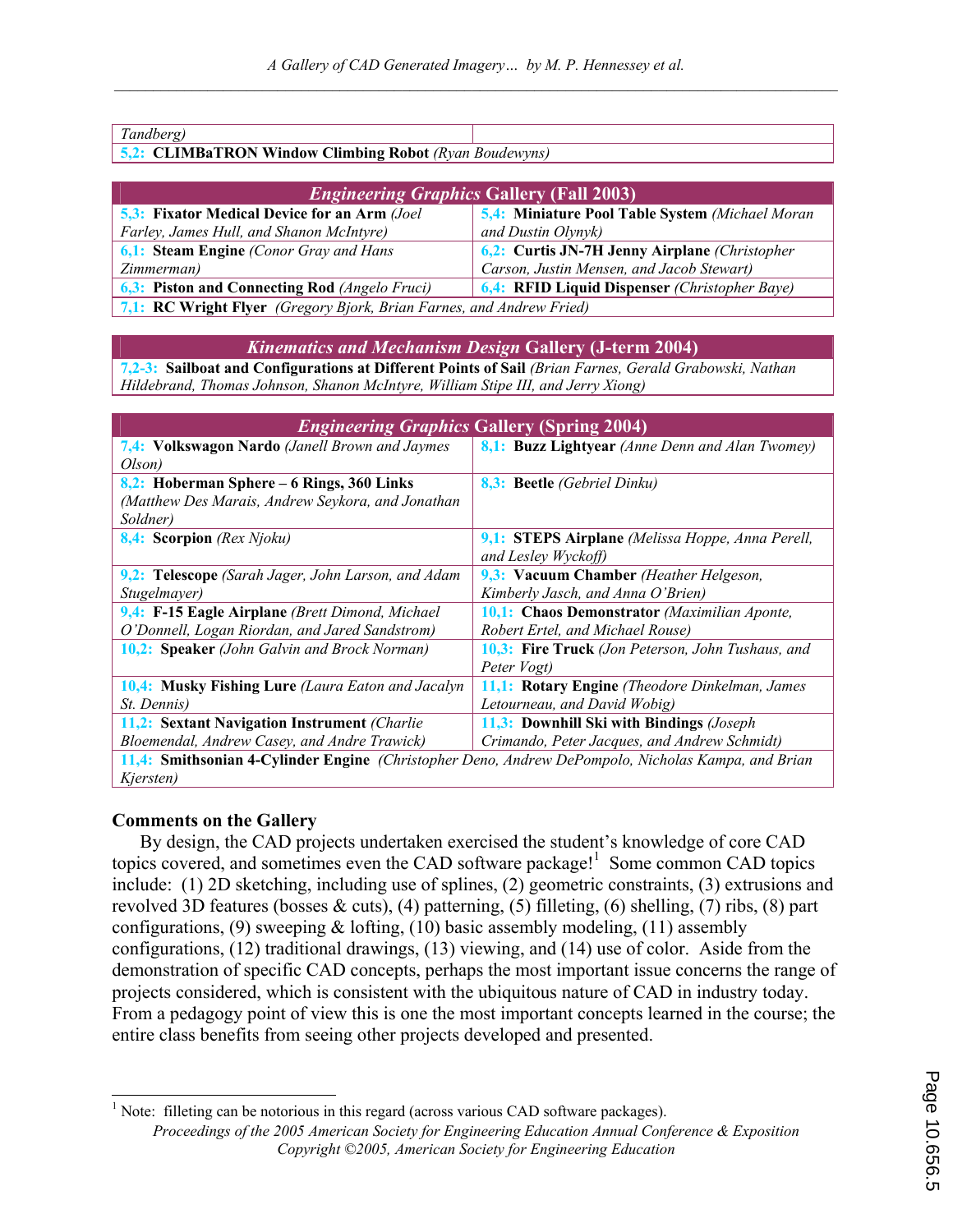# **Student Feedback**

Generally, the student feedback for the course and instructor in *Engineering Graphics*, the course that emphasizes CAD (SolidWorks®), has been uniformly positive over many semesters (7, including the 4 semesters emphasized in this paper). Certainly, some of this is due to the quality of instruction including significant interaction while students learn the CAD package, but is it also fair to point out our observation that many mechanical engineering students enjoy CAD work immensely and being able to work on a meaningful project where their creativity can be applied. Requiring CAD work is a useful and popular idea for other courses as well, such as *Kinematics and Mechanism Design*, *Machine Design and Synthesis*, and *Senior Design Clinic I-II* (if appropriate).

# **Recommendations and Associated Rationale Regarding CAD Project Implementation**

After defining many CAD projects, advising students, and witnessing the result of the project efforts, a number of specific recommendations and associated rationale have emerged to maximize the learning, fun, and project success:

- Project scale and complexity level must be appropriate for the number of students and project time allocated (typically 2-3 students over one month) -- too simple and the students don't learn very much, too difficult and students become frustrated and the project is of low quality.
- It is advisable for each team to have an overall strategy, or "game plan" before beginning the detailed modeling for how to model each component (part or assembly) and its features plus the organizational structure of the entire assembly. This game plan can then be reviewed with the instructor early-on for feedback and additional ideas.
- Geometric data such as part features, assembly structure, and dimensions must be readily available to the project team. Relatively inexpensive, clean, durable, hand-held, essentially rigid part, physical models that can be easily and non-destructively assembled/disassembled (if necessary) next to the computer seem to work the best. Students can then use standard metrology equipment such as dial calipers, micrometers, and protractors to easily obtain accurate dimensions that feed directly into the CAD model. While certainly not a requirement, toys, such as models and sporting goods often make for good projects.
- Construct assemblies with at most 30 or so parts, depending on their complexity. That said, some students are very intrigued by CAD and are quite willing to model many more parts – don't expect it but don't discourage it either.
- Mechanisms, versus structures, are preferred since internal motions (or degrees of freedom (DOF)) lend themselves to interesting visualization using configurations, movement, or animation, a commonly available capability.
- Projects that are truly 3D in nature are preferred otherwise why bother using solid modeling?
- Don't be a perfectionist! It is completely acceptable and realistic for the student teams to construct approximate models of reasonable fidelity, even possessing a "façade effect" on occasion – as shown in this paper. Having said that, there are some models that aren't that appropriate for a typical first CAD class; e.g. models that possess fairly arbitrary geometry, e.g. highly sculpted artwork with textured surfaces.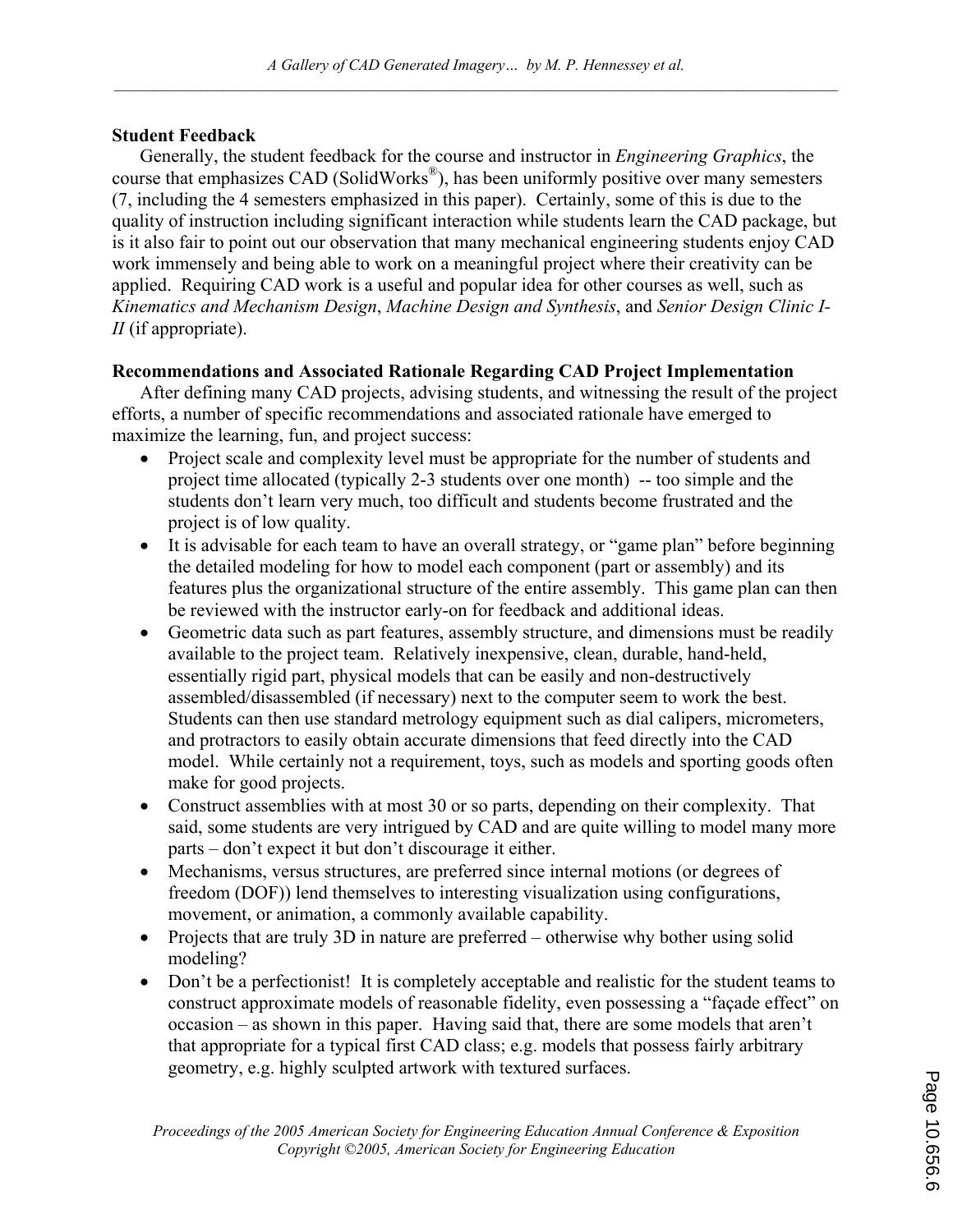- A low student to faculty ratio is essential since CAD packages are notorious for idiosyncrasies and students often get stuck and they need easy access to the instructor. For example, we currently have a cap of 16 students in the *Engineering Graphics* course.
- The poster-board concept for displaying the CAD work is a great idea for a number of obvious reasons. Upon project completion, the physical model and the poster can be placed into a display case if desired and available. This information can also be made available to students to include in their electronic portfolios.
- The projects lend themselves to use of student teams that can be a great learning experience that can be carried into other courses.
- It is not necessary to have a theme to the class "project portfolio" -- project variety and student motivation are more important (e.g. if students select their own project). As an aside, with rare exception, we have never used the same project twice.
- The class expertise can be made available to interested "customers" (e.g. such as other academic departments) – students enjoy working on a project that other people care about.
- Use of multiple colors and transparency makes a difference. While this can be done artificially, it is better if these properties are intrinsic to the parts/assembly in addition to being aesthetically pleasing.

# **Conclusions**

Conclusions are as follows:

- With current CAD software, in 1 semester students can create quite elaborate models of parts, assemblies, even including the possibility of animations and videos. Generally, the entire process can be a fun learning experience for all involved.
- The freshman CAD experience (i.e. *Engineering Graphics*) has wide applicability in other follow-on courses in a BSME program.
- Based on our combined experience of teaching the *Engineering Graphics* course many times, a number of specific recommendations have been identified that serve to maximize the fun and the impact of the learning experience.

# **Acknowledgements**

The authors once again acknowledge the efforts of the St. Thomas students who generated all of the images. It has been a pleasure to work with each of them and witness the positive evolution of their skills take place. In addition, we acknowledge the 3M Corporation (of Maplewood, MN) for a Nontenured faculty grant for the lead author that has made it possible to purchase numerous high quality physical models and various other mechanical systems and devices for usage in courses that emphasize CAD.

# **Bibliography**

- [1] Jensen, C. and R. D. Hines, **Interpreting Engineering Drawings**, fifth edition, Delmar, Albany, NY, 1994.
- [2] Fuller, J. E., **Using AutoCAD Release 12**, Delmar 1995, ISBN 0-8273-5838-5.
- [3] Jensen, C., **Interpreting Engineering Drawings**, sixth edition, Delmar, Albany, NY, 2002.